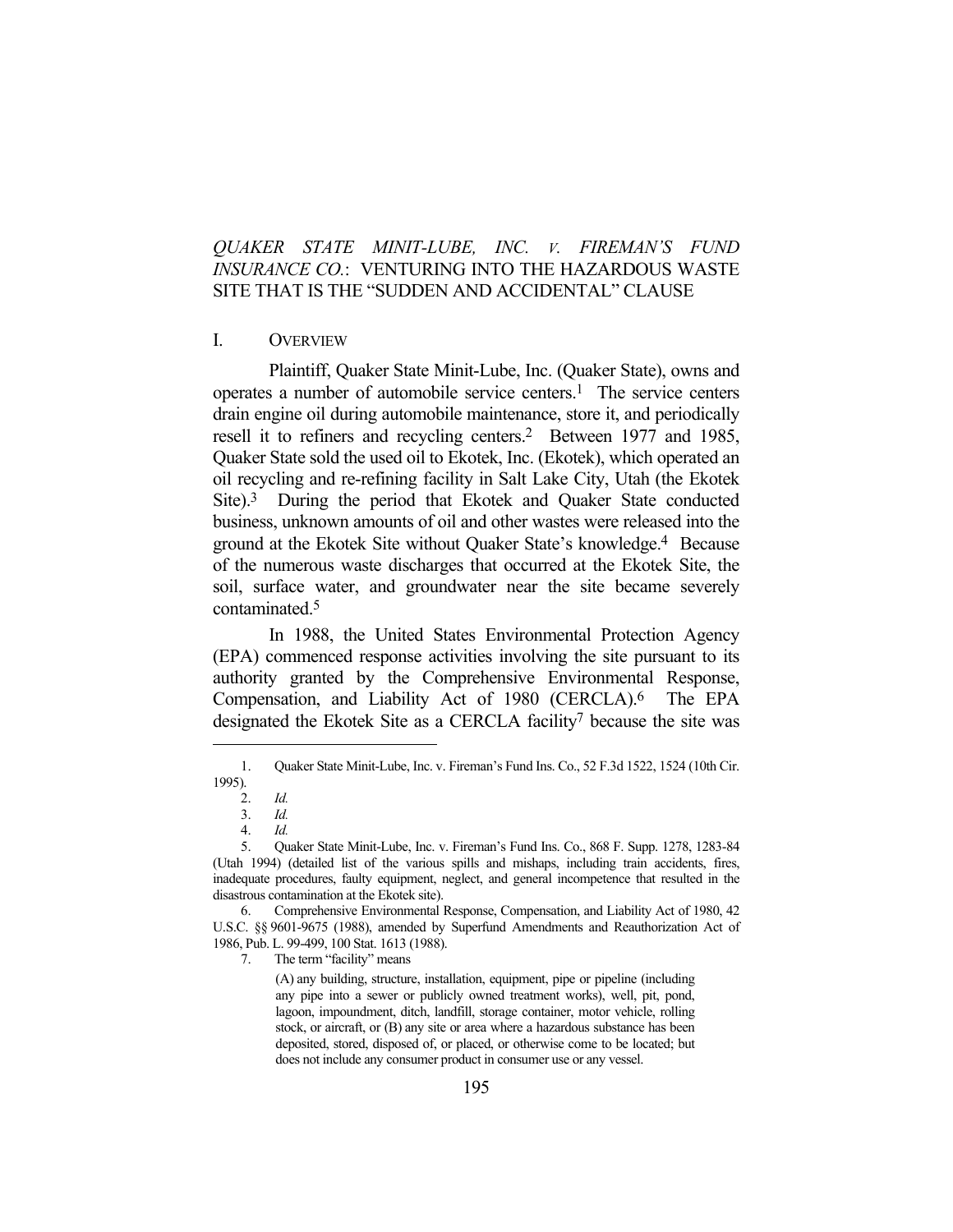heavily contaminated by hazardous substances.<sup>8</sup> Eventually, the EPA listed the Ekotek Site as a "Superfund" cleanup site.<sup>9</sup> Quaker State was among 470 potentially responsible parties  $(PRPs)^{10}$  identified by the EPA as potentially liable for response costs incurred during the EPA cleanup efforts.11 Quaker State, along with other PRPs, formed the Ekotek Site Remediation Committee, which has funded the cleanup activities at the Ekotek Site.12 As of January 1993, the Committee had already expended ten million dollars at the Ekotek Site, with total costs potentially exceeding sixty million dollars.<sup>13</sup>

 In March 1992, in an effort to defray some of its mounting costs, Quaker State filed a declaratory action seeking a determination of the scope of coverage from defendant insurance companies<sup>14</sup> under several comprehensive general liability (CGL)15 policies. Quaker State and

The Administrator shall develop, promulgate, and revise as may be appropriate, regulations designating as hazardous substances, other than oil as defined in this section, such elements and compounds which, when discharged in any quantity into or upon the navigable waters of the United States or adjoining shorelines or the waters of the contiguous zone or in connection with activities under The Outer Continental Shelf Lands Act . . . or which may affect natural resources belonging to, appertaining to, or under the exclusive management authority of the United States . . . present an imminent and substantial danger to the public health or welfare, including, but not limited to, fish, shellfish, wildlife, shorelines, and beaches.

33 U.S.C. § 1321(b)(2)(A) (1988).

9. 40 C.F.R. § 300, App. B, at 214 (1994).

 10. Liability for removal, remedial, investigatory, and any other necessary costs can be imposed by 42 U.S.C. § 9607(a)(3):

> (a) Notwithstanding any other provision or rule of law, and subject only to the defenses set forth in subsection (b) of this section-

. . .

(3) any person who by contract, agreement, or otherwise arranged for disposal or treatment, or arranged with a transporter for transport for disposal or treatment, of hazardous substances owned or possessed by such person, by any other party or entity, at any facility or incineration vessel owned or operated by another party or entity and containing such hazardous substances. . . .

42 U.S.C. § 9607(a)(3) (1988).

11. *Quaker State*, 52 F.3d at 1525.

12. *Id.*

13. *Id.*

 14. *Id.* at 1523-24. Fireman's Fund Insurance Company is the named defendant. Other defendants include the American Insurance Company, National Surety Corporation, Liberty Mutual Insurance Company, Continental Insurance Company, and Unigard Insurance Company.

15. *See infra* note 34.

<sup>42</sup> U.S.C. § 9601(9) (1988).

 <sup>8.</sup> The term "hazardous substance" means "(A) any substance designated pursuant to section 1321(b)(2)(A) of title 33 . . .," 42 U.S.C. § 9601(14)(A), and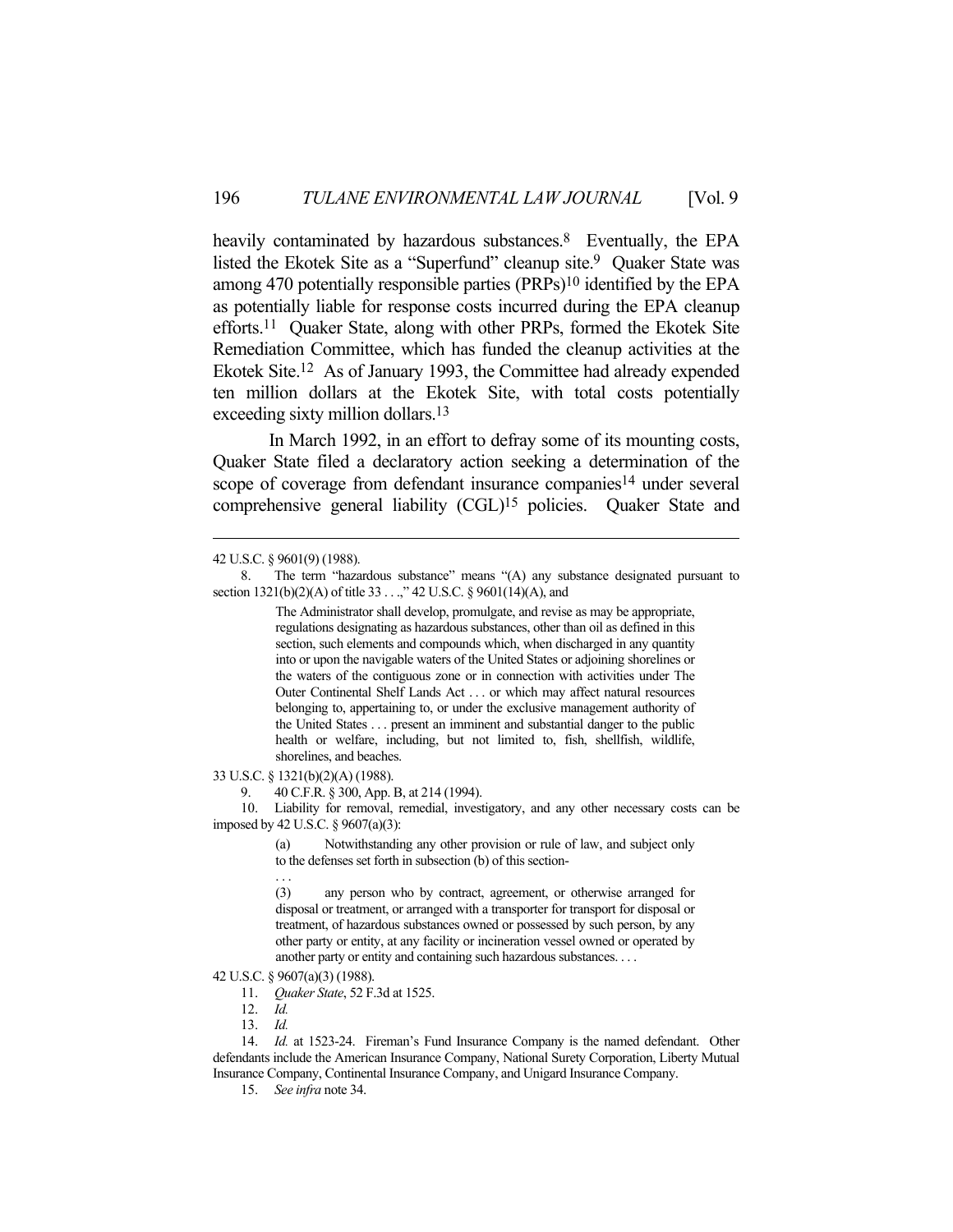Fireman's Fund filed cross motions for summary judgment.<sup>16</sup> The Federal District Court for the District of Utah granted summary judgment for Fireman's Fund.17 Quaker State appealed the decision. The Tenth Circuit Court of Appeals affirmed and *held* that 1) releases of oil were not sudden and accidental within the meaning of the sudden and accidental exception to the pollution exclusion clause, and 2) discharges were to be viewed from the standpoint of the actual polluter when determining whether such discharges were sudden and accidental. *Quaker State Minit-Lube, Inc. v. Fireman's Fund Insurance Co.*, 52 F.3d 1522 (10th Cir. 1995).

### II. BACKGROUND

 The United States Congress established CERCLA18 with the underlying rationale that polluters should pay to clean up polluted sites.<sup>19</sup> The United States House of Representatives report stated that CERCLA "was to provide for a national inventory of inactive hazardous waste sites and to establish a program for appropriate environmental response action to protect public health and the environment from the dangers posed from such sites."<sup>20</sup> CERCLA empowers the EPA to cleanup polluted sites by imposing the cost of the cleanup on the sites' past or present owners and operators.21 Under CERCLA, a polluter that contributed only a small amount of the overall total damage can be assessed the entire cost of the cleanup.22

 <sup>16.</sup> *Quaker State*, 52 F.3d at 1526. Quaker State alleged that it had established the basic elements of the coverage and that Fireman's Fund had failed to show that the pollution exclusion clause excluded coverage. Fireman's Fund contended that Quaker State's discharges did not fall within the "sudden and accidental" exception to the policy.

 <sup>17.</sup> Quaker State Minit-Lube, Inc. v. Fireman's Fund Ins. Co., 868 F. Supp. 1278 (Utah 1994).

 <sup>18.</sup> *See* 42 U.S.C. §§ 9601-9675 (1988), *supra* note 6.

 <sup>19.</sup> *See generally* Sharon M. Murphy, Note, *The "Sudden and Accidental" Exception to the Pollution Exclusion Clause in Comprehensive General Liability Insurance Policies: The Gordian Knot of Environmental Liability,* 45 VAND. L. REV. 161, 173 n.76 (1990) *(*citing 2 ROWLAND H. LONG, THE LAW OF LIABILITY INSURANCE § 10 A.02[1][c] (1990); WILLIAM H. RODGERS, JR., ENVIRONMENTAL LAW § 8.1, at 683 n.20 (2d ed. 1994) (suggesting that the overriding purpose of CERCLA is adequate site cleanup)); *see also* Lincoln Properties, Ltd. v. Higgins, 823 F. Supp. 1528, 1537 (E.D. Cal. 1992) (one of CERCLA's primary purposes is to encourage cleanup).

 <sup>20.</sup> H.R. Rep. No. 1016, 96th Cong., 2d Sess. 1 (1980) *reprinted in* 1980 U.S.C.C.A.N. 6119, 6119.

 <sup>21.</sup> *See* 42 U.S.C. § 9607.

 <sup>22.</sup> *See* David J. Barberie, Note, *Reaching In the Wrong Pocket?: Dimmitt Chevrolet, Inc. v. Southeastern Fidelity Insurance Corporation*, 9 J. LAND USE & ENVTL. L. 161, 165 n.29 (1993). *See*  42 U.S.C. § 9607.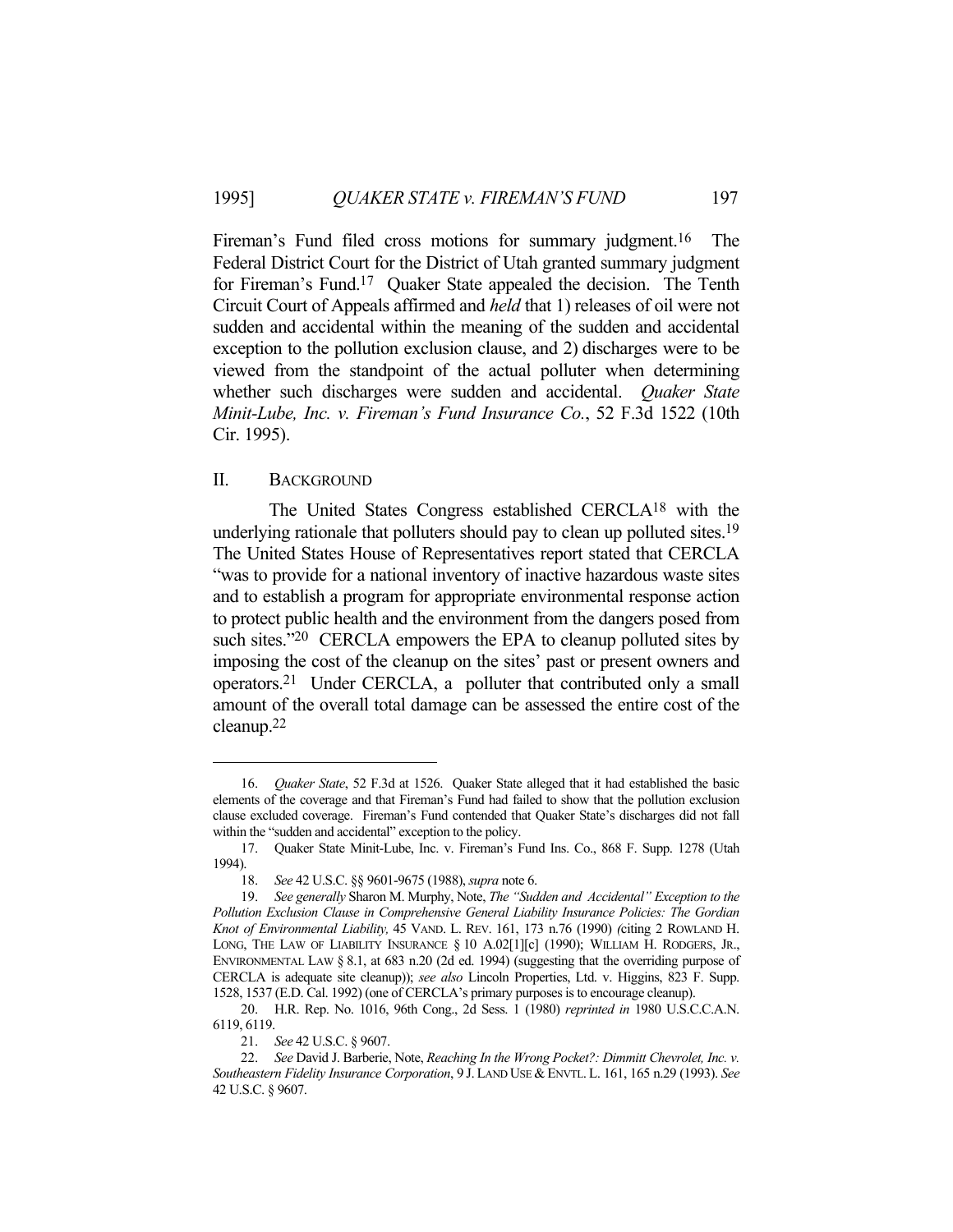CERCLA establishes a federal cause of action, akin to strict liability, enabling the EPA Administrator to "pursue . . . recovery of the costs incurred for the costs of such actions undertaken by him from persons liable therefor and to induce such persons voluntarily to pursue appropriate environmental response actions with respect to inactive hazardous waste sites."<sup>23</sup> The Senate Report stated that strict liability would provide maximum incentive for careful handling and incentive to minimize the effects of releases when they occur.<sup>24</sup> Congress, after focusing on cleaning up air (Clean Air Act)25 and water pollution (Clean Water Act)26 in the early 1970s and the movement of hazardous waste in the mid-1970s (Resource Conservation and Recovery Act),27 turned its focus to the problem of inactive hazardous waste sites.28 Congress admitted that existing law was inadequate to deal with the "unfortunate human health and environmental consequences<sup>"29</sup> of improper, negligent, and reckless waste disposal practices.30 Therefore, CERCLA was the necessary remedy for the problem.

 Essentially, the existence of CERCLA enforcement provisions allows actions taken by a company or industry thirty years ago to come back to haunt them with huge cleanup costs.<sup>31</sup> "Section 107 [42 U.S.C.  $\delta$ 9607] liability is strict and unforgiving, and has emerged rapidly as perhaps the most feared of all the new environmental liabilities that has been created in the last twenty years."<sup>32</sup> Polluters, when presented with these potentially out-of-control costs,33 often seek to shift the burden onto their insurers.

 Polluters will try to minimize their costs by seeking coverage under one of their insurance policies. The language in the insurance policies that gives rise to litigation in many cases is in the form of an

 <sup>23.</sup> *See* H.R. Rep. No. 1016, *supra* note 20, at 17, *reprinted in* 1980 U.S.C.C.A.N. at 6120.

 <sup>24.</sup> S. Rep. No. 848, 96th Cong., 2d Sess. 12 (1980).

 <sup>25. 42</sup> U.S.C. §§ 7401-7671q (1988).

 <sup>26. 33</sup> U.S.C. §§ 1251-1387 (1988).

 <sup>27. 42</sup> U.S.C. §§ 6901-6992k (1988). *See* H.R. Rep. No. 1016, *supra* note 20, at 17, *reprinted in* 1980 U.S.C.C.A.N. at 6120 (termed a cradle-to-grave regulatory scheme for toxic substances).

 <sup>28.</sup> *See* H.R. Rep. No. 1016, *supra* note 20, at 17, *reprinted in* 1980 U.S.C.C.A.N. at 6120. 29. *Id.*

 <sup>30.</sup> *Id.*

 <sup>31.</sup> Murphy, *supra* note 19, at 173-74.

 <sup>32.</sup> Rodgers, *supra* note 19, § 8.6, at 748-49 & n.17. This source contains an excellent list of articles pertaining to CERCLA.

 <sup>33.</sup> Murphy, *supra* note 19, at 173; *see generally* Kenneth S. Abraham, *Environmental Liability and the Limits Of Insurance*, 88 COLUM.L.REV. 942, 956 (1988).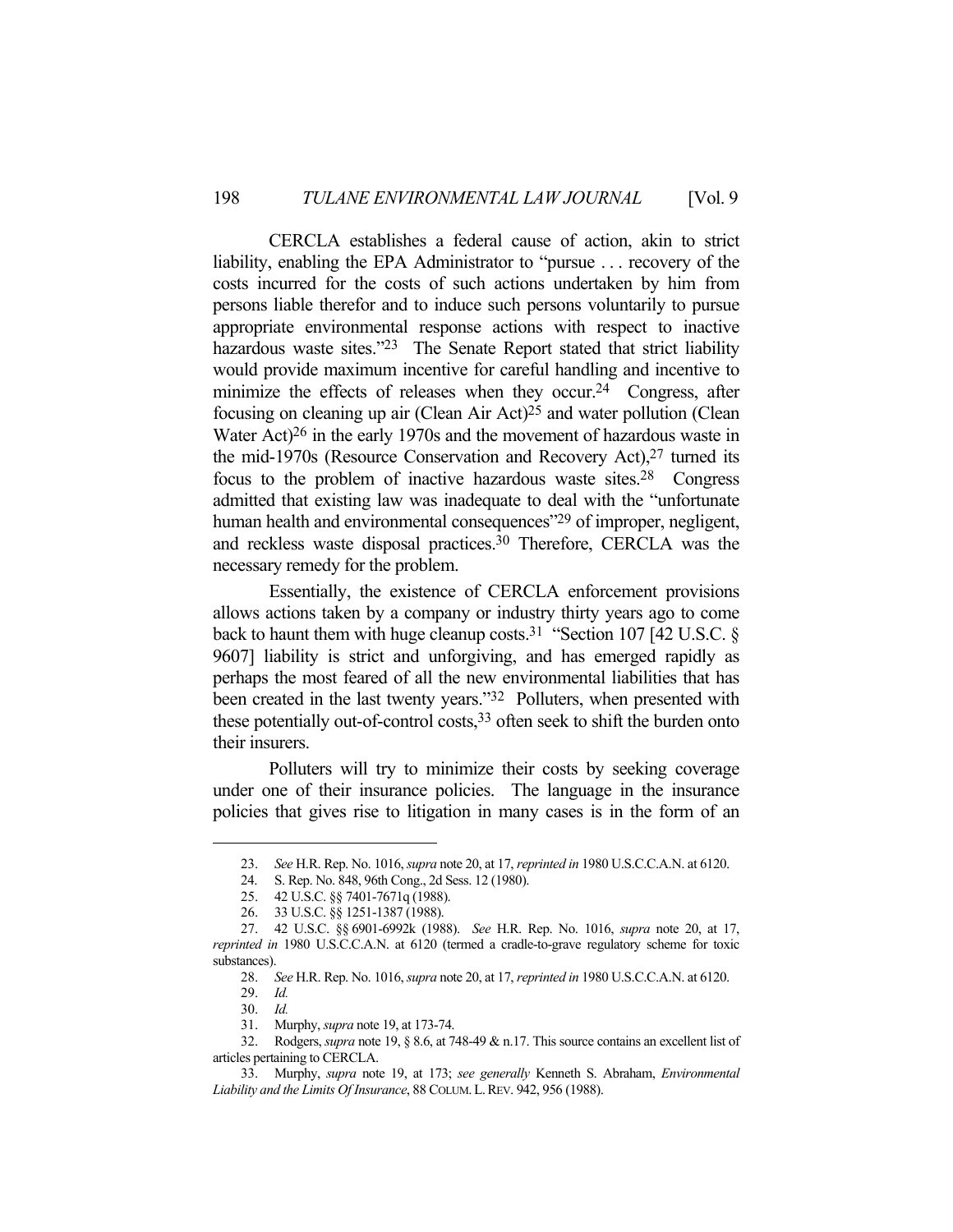exclusionary clause<sup>34</sup> in the CGL policy. The purpose of CGL insurance is to protect business and industry against liability for damages to third parties.<sup>35</sup> In 1966, insurance companies thought that courts<sup>36</sup> were construing the term "accident"37 too broadly; in response, the insurance companies changed the basis<sup>38</sup> of the CGL policy from "accident" to "occurrence."39 The insurance industry asserted that it did not intend to provide liability coverage for its clients who knowingly and voluntarily discharged polluting substances into the environment.40 The insurers had hoped this change in language would help limit their liability; however, this was not the case and the new clause proved to be an ineffective limit on liability.41 Courts found coverage for pollution-related damages despite the insurance industry's wishes to exclude coverage.42 The

*Quaker State*, 52 F.3d at 1526.

 The court in the present case stated that "[s]imply put, the clause excludes coverage for a pollution discharge which causes bodily injury or property damage unless the discharge is 'sudden and accidental.'" *Id.* at 1526.

 35. R. Stephen Burke, Comment, *Pollution Exclusion Clauses: The Agony, the Ecstasy, and the Irony for Insurance Companies*, 17N.KY.L.REV. 443, 447 (1990).

 36. Robert M. Tyler, Jr. & Todd J. Wilcox, *Pollution Exclusion Clauses: Problems in Interpretation and Application Under the Comprehensive General Liability Policy,* 17 IDAHO L. REV. 497, 499 n.19 (1981).

 37. "Accident" is defined by one commentator as "a distinctive event that takes place by some unexpected happening at a date that can be fixed with reasonable certainty." 11 MARK S. RHODES, COUCH ON INSURANCE 2d. Rev. vol. § 44:288 (1982).

38. Tyler and Wilcox, *supra* note 36, at 499-500.

40. Tyler and Wilcox, *supra* note 36, at 499-500.

 41. *See* Grand River Lime Co. v. Ohio Casualty Ins. Co., 289 N.E.2d 360 (Ohio Ct. App. 1972) (court rejected the insurer's proposition that one who emits large quantities of waste over a seven year period must expect some resulting damage and instead found that the damage was unexpected or unintended so the insurer must pay). *See also* Tyler and Wilcox, *supra* note 36, at 503 (finding that *Grand River Lime* illustrates the view that the shift to occurrence-based coverage abolished any prerequisite that the event establishing liability can be fixed in time).

 42. "Insurers wanted to focus coverage only on unforeseeable damage, thereby emphasizing the responsibility of industry to oversee the safe disposal of hazardous waste." Murphy, *supra* note 19, at 165 n.25 (citing James Houriboun, *Insurance Coverage for Environmental Damage Claims*, 15 FORUM 551, 553 (1980)).

 <sup>34.</sup> The exclusionary clause on the forms in the present case is basically the same on each form and provide coverage for:

<sup>[</sup>B]odily injury or property damage arising out of the discharge, dispersal, release or escape of smoke, vapors, soot, fumes, acids, alkalis, toxic chemicals, liquids or gases, waste materials or other irritants, contaminants or pollutants into or upon land, the atmosphere or any water course or body of water; but this exclusion does not apply if such discharge, dispersal, release or escape is sudden and accidental.

 <sup>39. &</sup>quot;Occurrence" is defined by the policies in the current case as "an accident, including continuous or repeated exposure to conditions, which results in bodily injury or property damage neither expected nor intended from the standpoint of the insured." *Quaker State*, 52 F.3d at 1526.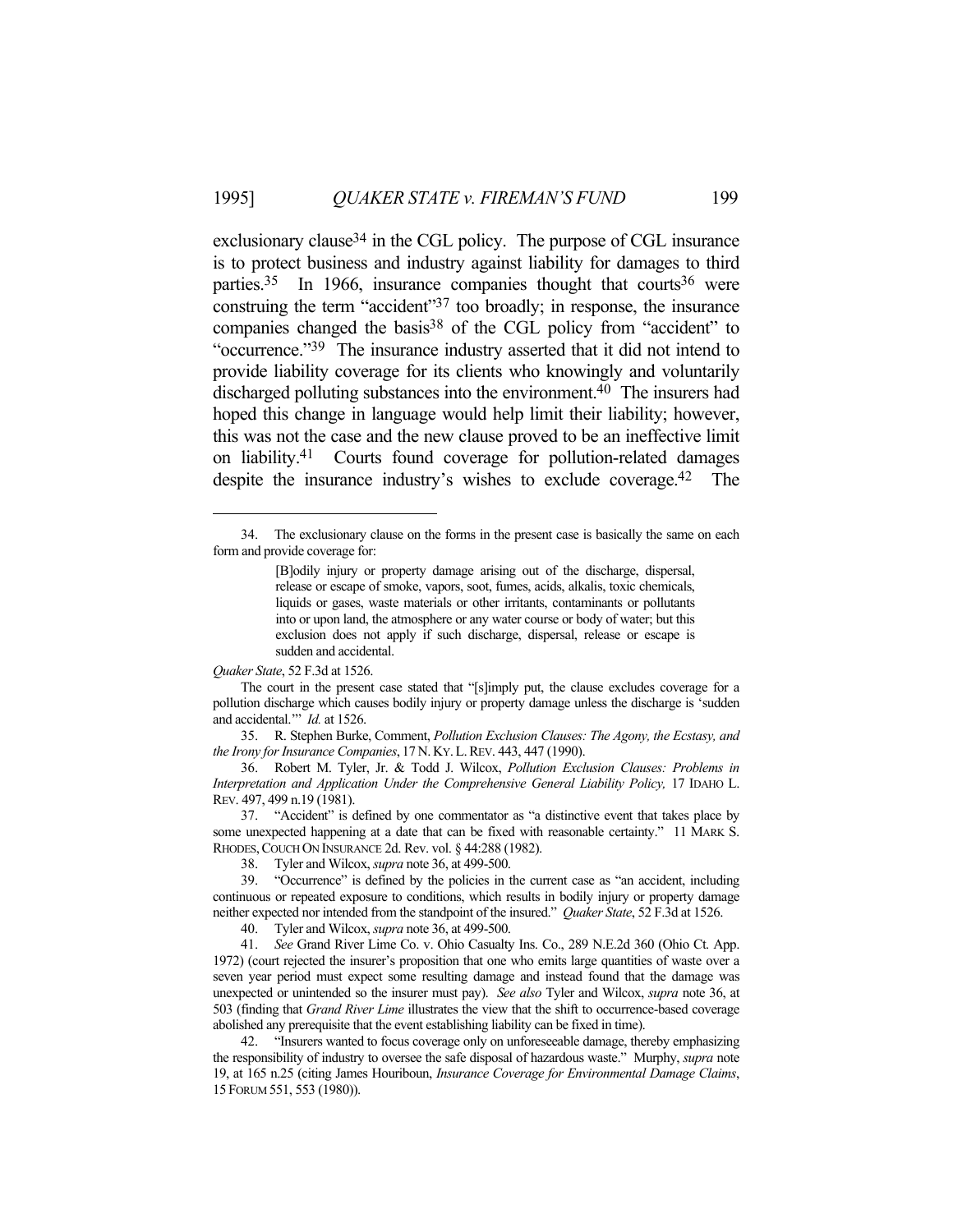judiciary's differentiation between intended acts and intended damage spelled the end for the "occurrence"-based policy language.<sup>43</sup> Once again, potentially far reaching liability from judicial decisions caused insurance companies to redraft the CGL language.44

 The insurance industry added the policy exclusion clause at issue in this case in 1973 by inserting the "sudden and accidental" language into the CGL policy forms.<sup>45</sup> For whatever reason,<sup>46</sup> the terms "sudden" and "accidental" were left undefined in the policy. This omission created a gap in the policy spurring litigation<sup>47</sup> and causing policyholders to use every possible argument in an attempt to fit the pollution-related events for which they are responsible under the "sudden and accidental" exception.48 In most situations, courts could look to the drafting history of the insurance policy to help clarify the meaning of the policy language. Unfortunately, in this particular situation the policy's drafting history is generally considered to be cloudy and does not help the court clarify the meaning of the disputed phrase.49

 With the crucial terms in the policy left undefined, the courts have had to take it upon themselves to define and interpret "sudden and accidental."50 Not surprisingly, courts in many jurisdictions have interpreted the policy exclusion language differently than the insurers might have intended.<sup>51</sup>

 <sup>43.</sup> Murphy, *supra* note 19, at 167.

 <sup>44.</sup> For policy language, see *supra* note 34. For reasoning of the insurance industry, see Murphy, *supra* note 19, at 167; Tyler and Wilcox, *supra* note 36, at 500 & n.23-24.

 <sup>45.</sup> Murphy, *supra* note 19, at 167 & nn.40-42.

 <sup>46.</sup> Most commentators and courts note that the language is undefined while never asking why the drafters would not define such an important phrase.

 <sup>47.</sup> Nancer Ballard and Peter M. Manus, *Clearing Muddy Waters: Anatomy of the Comprehensive General Liability Pollution Exclusion*, 75 CORNELL L. REV. 610, 612-13 (1990) (disputes over the exclusion clause language have produced a mammoth amount of litigation in virtually every state).

 <sup>48.</sup> Murphy, *supra* note 19, at 168 n.45.

 <sup>49.</sup> Murphy, *supra* note 19, at 168; Ballard & Manus, *supra* note 47, at 627 (the authors think that the intent of the drafters is far from obvious); *but see* S. Hollis Greenlaw, *The CGL Policy and the Pollution Exclusion Clause: Using the Drafting History to Raise the Interpretation Out of the Ouagmire*, 23 COL. J.L. & SOC. PROBS. 233, 270-72 (1990).

 <sup>50.</sup> Ballard & Manus, *supra* note 47, at 614. The authors state that "as a rule, in the absence of a specific definition in a policy, the terms of an insurance contract are interpreted in accordance with the plain, ordinary, and commonly understood meaning of the language employed." *See, e.g.*, Claussen v. Aetna Casualty & Sur. Co., 380 S.E.2d 686, 687-88 (Ga. 1989) (under Georgia rules of contract interpretation, words in a contract generally bear their usual and common meaning).

 <sup>51.</sup> Jonathan C. Averback, Comment, *Comparing the Old and the New Pollution Exclusion Clauses in General Liability Insurance Policies: New Language—Same Results?*, 14 B.C. ENVTL. AFF.L.REV. 601, 605 (1987).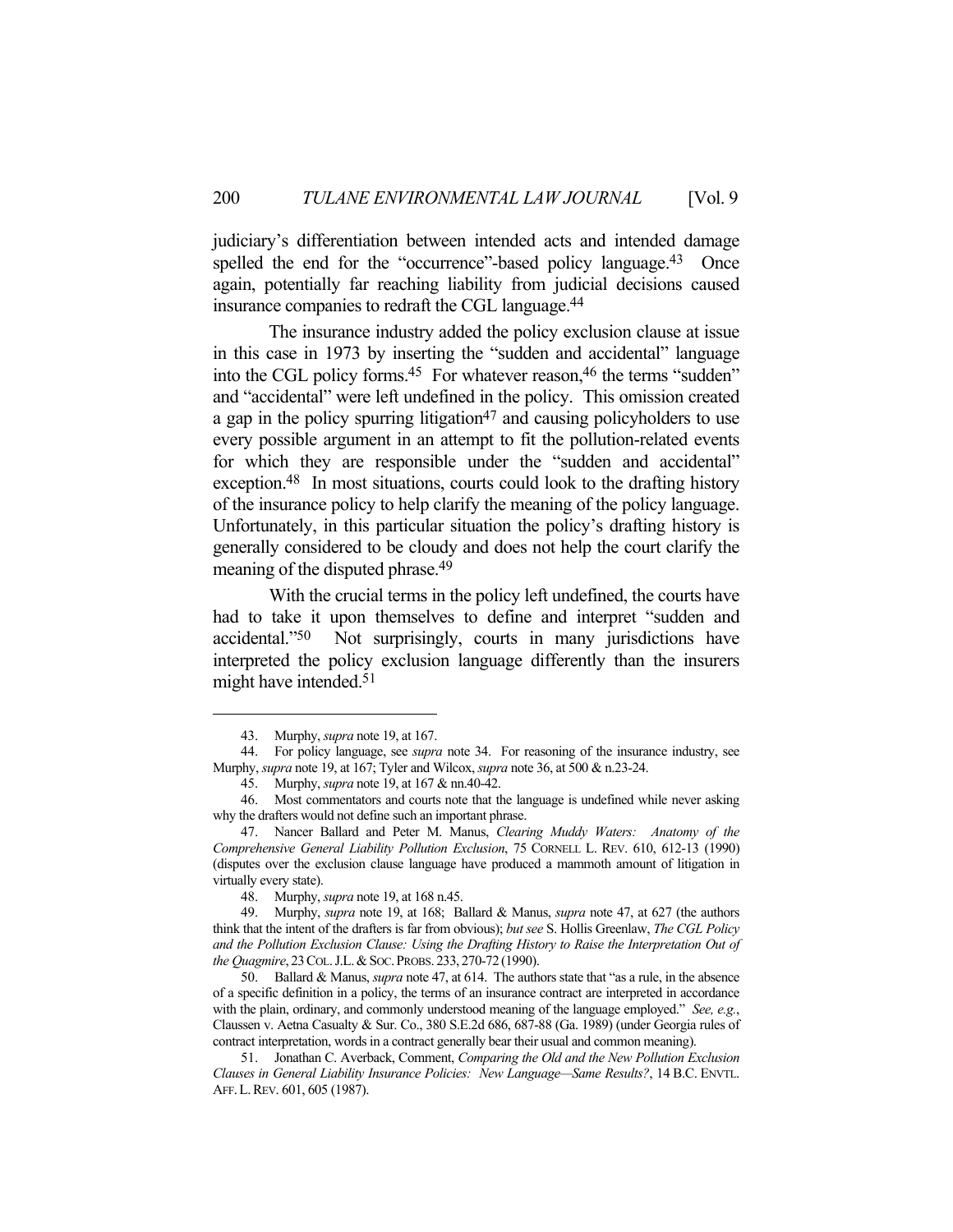The manner in which the courts have interpreted the disputed "sudden and accidental" clause falls into three general categories.<sup>52</sup> In one set of cases, courts have found the undefined terms ambiguous, and therefore, have ruled against the insurers by finding coverage under the policies.53 In a second set of cases, the courts have found the phrase "sudden and accidental" to be unambiguous and have defined "sudden" to mean "unexpected or unintended,"<sup>54</sup> essentially reiterating the coverage under the terms "accident" and "occurrence."55 In this group of cases, the insurer may be obligated to pay for the cost of the cleanup of the polluted site. In the third group of cases,<sup>56</sup> courts have decided that the phrase is unambiguous and have defined "sudden" as having a temporal quality and "accident" to mean "unintended." Often, these courts have given a separate meaning to each word.<sup>57</sup> In these cases, the courts have found that the pollution can be excluded under the policy and that the insurer may not have to pay depending on the facts of the particular case.

#### III. THE COURT'S DECISION

 After acknowledging that the Utah Supreme Court had yet to rule on this matter,58 the Tenth Circuit described the issue in the present case

 <sup>52.</sup> Murphy, *supra* note 19, at 178-79.

 <sup>53.</sup> At the root of these decisions is the court's idea that if the policy is ambiguous, under insurance contract law, it will find against the insurance company because the insurance company usually authored the language. For a partial listing of cases, *see*, *e.g.,* Hecla Mining Co. v. New Hampshire Ins. Co., 811 P.2d 1083 (Colo. 1991); Claussen v. Aetna Casualty & Sur. Co., 380 S.E.2d 686 (Ga. 1989); Outboard Marine Corp. v. Liberty Mut. Ins. Corp., 607 N.E.2d 1204 (Ill. 1992); Queen City Farms, Inc., v. Central Nat'l Ins. Co. of Omaha, 882 P.2d 703 (Wash. 1994); Joy Technologies, Inc. v. Liberty Mut. Ins. Co., 421 S.E.2d 493 (W. Va. 1992); Just v. Land Reclamation, Ltd., 456 N.W.2d 570 (Wis. 1990).

 <sup>54.</sup> Two such cases are: National Garage Mut. Ins. Co. v. Continental Casualty Co., 650 F. Supp. 1404 (S.D. N.Y. 1986); Lansco, Inc. v. Department of Envtl. Protection, 350 A.2d 520 (N.J. Super. Ct. Ch. Div. 1975), *aff'd*, 368 A.2d 363 (N.J. Super. Ct. App. Div. 1976), *cert. denied*, 372 A.2d 322 (N.J. 1977).

 <sup>55.</sup> Murphy, *supra* note 19, at 179 (courts in this group fail to recognize the basic distinction between the coverage language and the exclusion).

 <sup>56.</sup> Two federal court decisions are: Aetna Casualty & Sur. Co. v. General Dynamics Corp., 968 F.2d 707 (8th Cir. 1993); Great Lakes Container Corp. v. National Union Fire Ins. Co., 727 F.2d 30 (1st Cir. 1984). A partial list of state court cases includes: Hybud Equip. Corp. v. Sphere Drake Ins. Co., Ltd., 597 N.E.2d 1096 (Ohio 1992), *cert. denied*, 113 S. Ct. 1585 (1993); Upjohn Co. v. New Hampshire Ins. Co., 476 N.W.2d 392 (Mich. 1991); Board of Regents of the Univ. of Minn. v. Royal Ins. Co., 517 N.W.2d 888 (Minn. 1994); Technicion Elec. Corp. v. American Home Assurance Co., 542 N.E.2d 1048 (N.Y. 1989); Waste Management of Carolinas, Inc. v. Peerless Ins. Co., 340 S.E.2d 374 (N.C. 1986).

 <sup>57.</sup> Murphy, *supra* note 19, at 180.

 <sup>58.</sup> *Quaker State*, 52 F.3d at 1527. The court considers "state court decisions, decisions of other states, federal decisions, and the general weight of authority and trend of authority." Armijo v.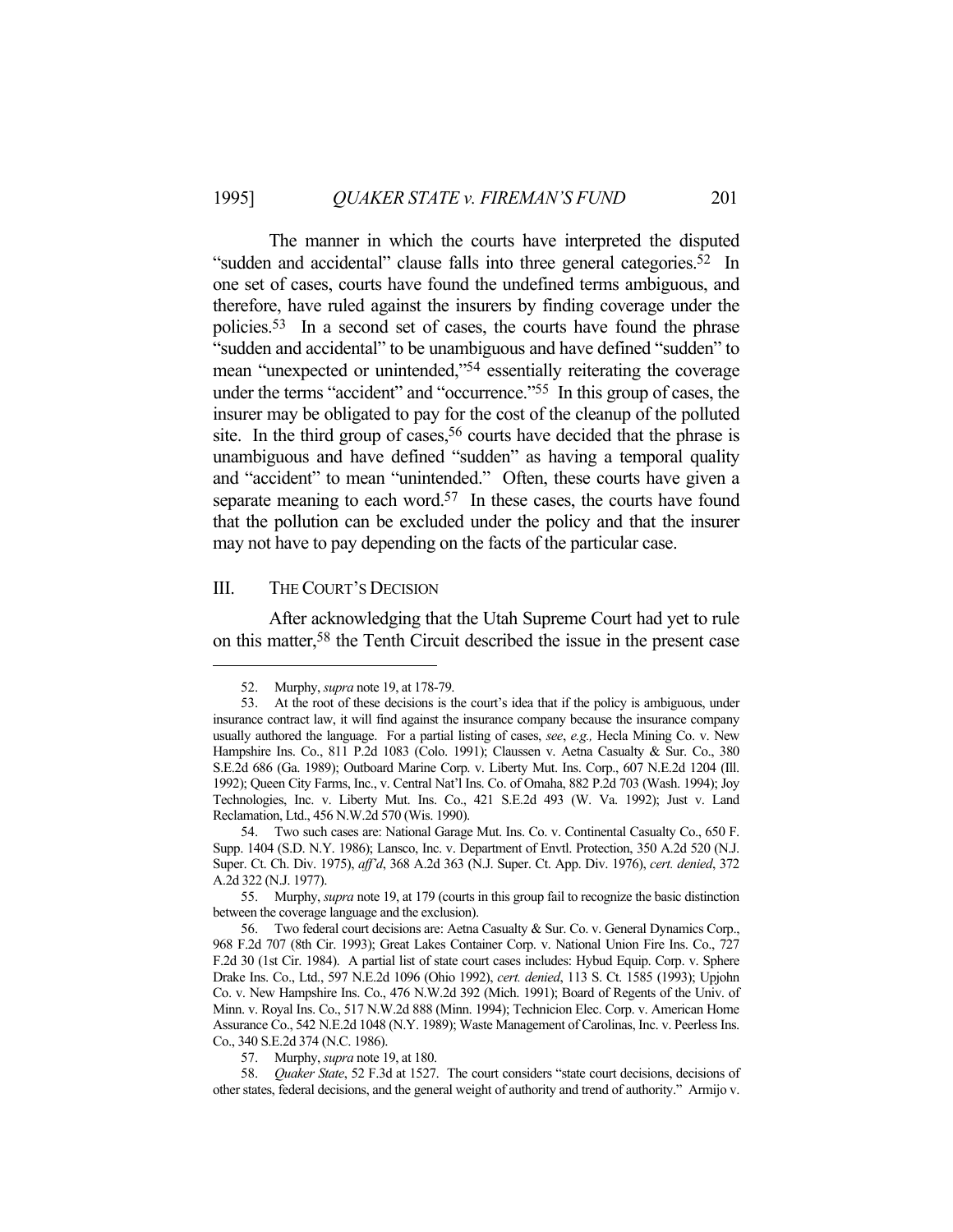as: "[w]hether the numerous pollution discharges over the years at the Ekotek Site were 'sudden and accidental' within the meaning of the exception to the pollution exclusion clause."<sup>59</sup> The court stated that in *Hartford Accident & Indemnity Co. v. United States Fidelity & Guaranty Co*. 60 it had construed "sudden and accidental" under Utah law to mean temporally abrupt and unexpected or unintended.61 In *Hartford Accident*, the El Paso Natural Gas Company had released lubricating oils containing polychlorinated biphenyl (PCB) into the surrounding environment. 62 Hartford had insured El Paso under a CGL policy.<sup>63</sup> El Paso demanded indemnification from Hartford, and Hartford refused to pay.<sup>64</sup> In *Hartford Accident,* the court rejected the holdings of courts that had found the term "sudden" to be ambiguous.65 El Paso had principally relied on the reasoning of the Third Circuit Court of Appeals (applying Delaware law) in *New Castle County v. Hartford Accident & Indemnity Co*. 66 In

- 59. *Quaker State*, 52 F.3d at 1527.
- 60. 962 F.2d 1484 (10th Cir. 1992), *cert. denied*, 113 S. Ct. 411 (1992).
- 61. *Id.* at 1486.
- 62. *Id.*
- 63. *Id.*

 65. Hartford Accident & Indem. Co. v. United States Fidelity & Guar. Co., 962 F.2d 1484, 1488-89 (10th Cir. 1992).

 66. 933 F.2d 1162, 1194-95 (3d Cir. 1991). The court found that because "sudden and accidental" was capable of two reasonable interpretations, the term was ambiguous under Delaware state law.

The Third Circuit stated that:

Simply put, sudden means unexpected, and accidental means unintended .... Insurance policies routinely use words that, while not strictly redundant, are somewhat synonymous . . . . We think that the words "sudden" and "accidental" when read together, serve the same purpose as "discharge, dispersal, release or escape": they each connote the same general concept namely fortuity—with a small variation. Neither do we think that annexing the word "sudden" to the word "accidental" with the conjunctive "and" necessarily

Ex Cam, Inc., 843 F.2d 406, 407 (10th Cir. 1988). At least one commentator finds it disturbing that federal courts are ruling on insurance questions, areas traditionally left to state law and decision, without guidance from the highest court in the state on the matter. Murphy, *supra* note 19, at 190 n.122 (commentator hoping that the Eleventh Circuit's decision to certify an interpretative question to the Georgia Supreme Court will spark a trend in the federal courts). Since Murphy's article was published, the Eleventh Circuit certified the "sudden and accidental" question to the Florida Supreme Court in Dimmitt Chevrolet, Inc. v. Southeastern Fidelity Ins. Corp., 636 So. 2d 700 (Fla. 1993).

 <sup>64.</sup> *Id.* at 1487. El Paso argued, in part, that (1) "sudden and accidental" was ambiguous and therefore, the court should construe the policy in favor of the insured; (2) "sudden and accidental" means "unexpected or unintended" and since El Paso did not expect or intend for the PCB to enter the environment the court should find for the insured. Hartford argued that "sudden and accidental" is (1) unambiguous and had to imply temporality; and (2) that the clause relates to the release of discharges, not the damage done. Essentially, the discharge itself must be unexpected or unintended (accidental) and abrupt or immediate (sudden).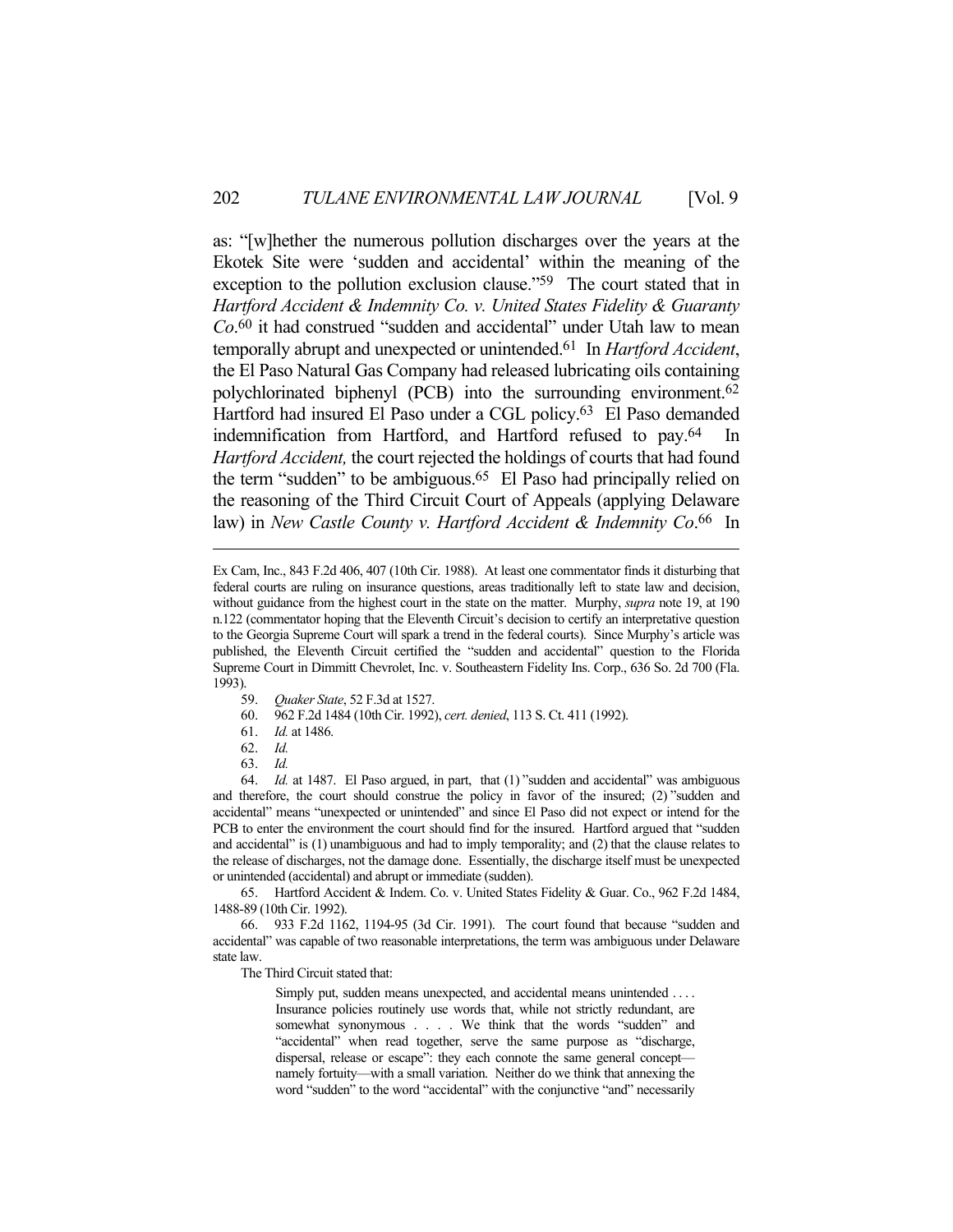explicitly rejecting *New Castle County,* the Tenth Circuit stated what it reasoned to be the proper way to interpret the clause in the general context of the policy:

> We think the "annexation" of "sudden" to "accidental" is precisely the issue: reading "sudden" without a temporal component renders "accidental" redundant. While both conditions might include "unexpected" or "unintended," "sudden" cannot mean "gradual," "routine" or "continuous." Since Utah law dictates each contract provision be given effect . . . the conjunctive association of "sudden" with "accidental" is exactly the point on which our interpretation turns. . . . Giving effect to every provision obliges us to construe "sudden" and "accidental" as separate, conditional requirements for coverage.67

 Both the *Hartford Accident* court and the court in the noted case cite68 *Gridley Associates Ltd. v. Transamerica Insurance Co.*69 as the leading Utah state court decision on this issue. *Gridley* supports the conclusion that "sudden and accidental" unambiguously means "abrupt and unexpected or unintended."70 In the *Gridley* case, Gridley Associates Ltd. (Gridley) owned a gas station in California.71 Gridley suspected that there was a leak in a pipe that connected the gas storage

injects a temporal element, such as brevity or abruptness, into the exception to the pollution exclusion clause.

*Id.* at 1194-95.

 <sup>67.</sup> *Hartford Accident*, 962 F.2d at 1490 (citations omitted). The *Hartford Accident* court cited several decisions of other jurisdictions with approval. *See, e.g*., Ogden Corp. v. Travelers Indem. Co., 924 F.2d 39 (2d Cir. 1991) (under New York law, a "sudden" discharge had to be over a short period of time); A. Johnson & Co., Inc. v. Aetna Casualty & Sur. Co., 933 F.2d 66 (1st Cir. 1991) (if sudden is to have any meaning within the clause, only an abrupt discharge qualifies for the exception); United States Fidelity & Guar. Co. v. Star Fire Coals, Inc., 856 F.2d 31 (6th Cir. 1988) (where polluter had discharged excessive pollutants during routine business, the court could not define "sudden" without reference to a temporal element). *See also* Ballard and Manus, *supra* note 47, at 613-17 (for an exhaustive discussion of possible dictionary definitions for "sudden and accidental" and how to apply them properly).

 <sup>68.</sup> *Hartford Accident*, 962 F.2d at 1490; *Quaker State*, 52 F.3d at 1528.

 <sup>69. 828</sup> P.2d 524 (Utah Ct. App. 1992) (finding that a "clean break" in a gas line was "sudden" and, therefore, within the policy exclusion language). In *Gridley*, the court noted that the issue was one of first impression in Utah. The Utah Supreme Court has yet rule on the meaning of the clause, *see supra* note 58 of this text for criticism of federal courts ruling on matters of state law without direction from state supreme courts.

 <sup>70.</sup> *Id.* at 527.

 <sup>71.</sup> *Id.* at 524.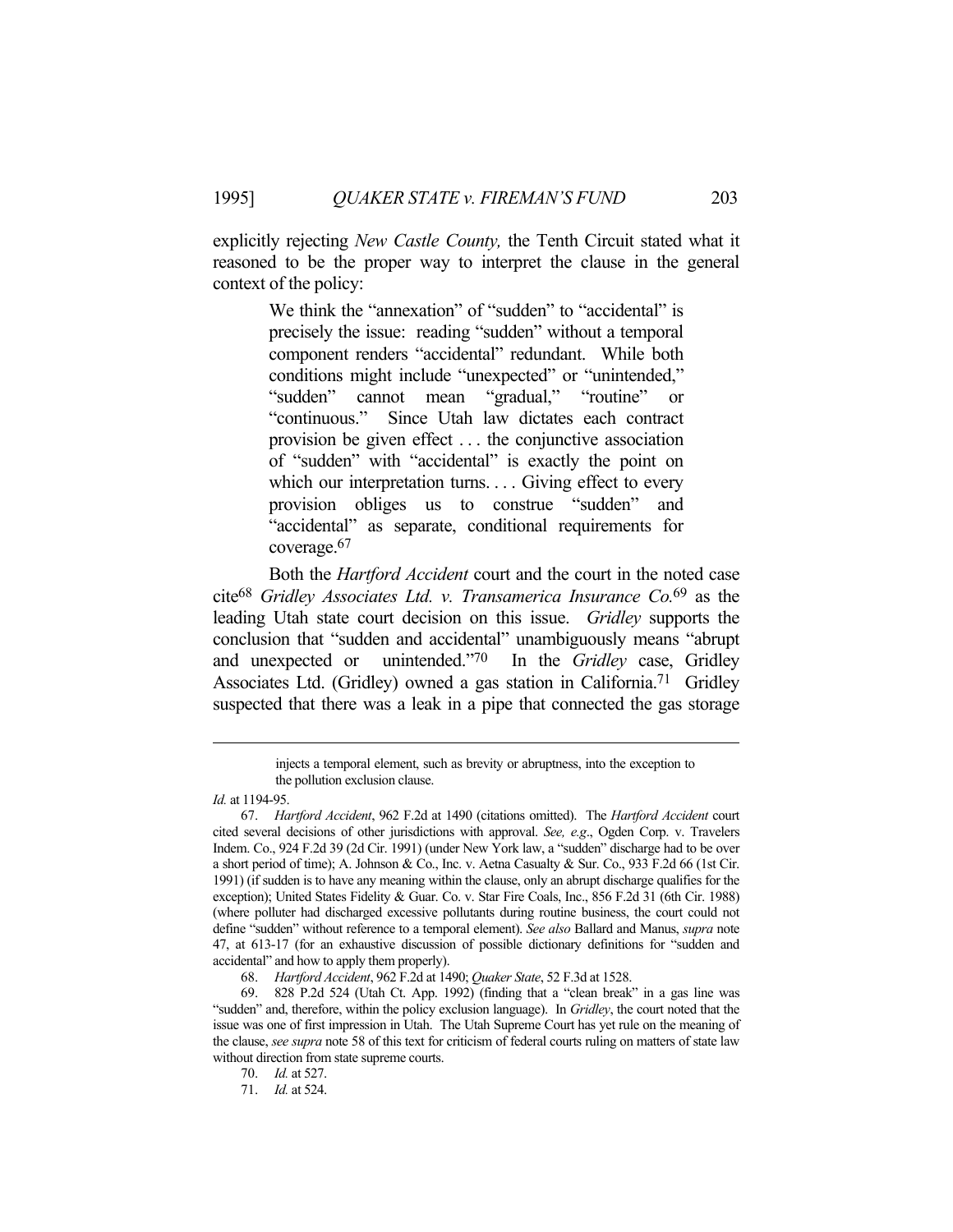tanks with the gasoline dispensers. Because of the leak, every time the gasoline pump was activated gasoline was discharged into the ground.72 Gridley repaired the pipe and cleaned up the pollution that resulted from the spill.73 Gridley then tried to get the costs paid for by Transamerica under a CGL policy.74 Transamerica claimed that the spill was not covered because it was not "sudden."75 After looking at interpretations of courts in other jurisdictions,76 the *Gridley* court settled on the temporal definition of "sudden." The *Gridley* court explicitly rejected past opinions holding the phrase "sudden and accidental" as ambiguous.77

 The court in the present case also cites *Anaconda Minerals Co. v. Stoller Chemical Co.*78 as support for the proposition that "sudden and accidental" is unambiguous under Utah law, and that it means "abrupt or instantaneous" and "unexpected or unintended."79 *Anaconda* is instructive because it involves a situation where the discharge of pollution continued for several years,<sup>80</sup> just as in the present case.

 In *Anaconda*, Stoller had stored flue dust containing lead and other pollutants on the bare ground and in storage hoppers. The storage arrangements were inadequate, and the soil at the storage site was polluted.81 The *Anaconda* court drew heavily on the *Hartford* court's analysis of "sudden and accidental."82 Also, the *Anaconda* court stated that because the policy language was unambiguous it would not look at extrinsic evidence such as the drafting history.83

 <sup>72.</sup> *Id.* at 525.

 <sup>73.</sup> Gridley Associates Ltd. v. Transamerica Ins. Co., 828 P.2d 524, 525 (Utah Ct. App. 1992).

 <sup>74.</sup> *Id.*

 <sup>75.</sup> *Id.*

 <sup>76.</sup> *See, e.g.*, FL Aerospace v. Aetna Causality & Sur. Co., 897 F.2d 214 (6th Cir.), *cert. denied*, 498 U.S. 911,(1990); United States Fidelity and Guar. Co. v. Star Fire Coals Inc., 856 F.2d 31 (6th Cir. 1988); U.S. Fidelity & Guar. Co. v. Morrison Grain Co., 734 F. Supp. 437 (D. Kan. 1990), *aff'd*, 999 F.2d 489 (10th Cir. 1993).

 <sup>77.</sup> *Gridley,* 828 P.2d at 527 n.1. The *Gridley* court stated that the decisions of courts finding the phrase "sudden and accidental," unambiguous were more well reasoned and thus that was the approach adopted.

 <sup>78. 990</sup> F.2d 1175 (10th Cir. 1993).

 <sup>79.</sup> *Id.* at 1177-78.

 <sup>80.</sup> *Id.* at 1179.

 <sup>81.</sup> *Anaconda*, 990 F.2d at 1176.

 <sup>82.</sup> *Id.* at 1177-78.

 <sup>83.</sup> *Id.* at 1179. At least one court has decided that the drafting history and the statements made by insurance officials are important in construing the clause and in finding against the insurance companies. Morton Int'l, Inc. v. General Accident Ins. Corp., 629 A.2d 831 (N.J. 1993), *cert. denied*, 114 S. Ct. 2764 (1994). *See generally* Jennifer Goodman, Casebrief, *Morton*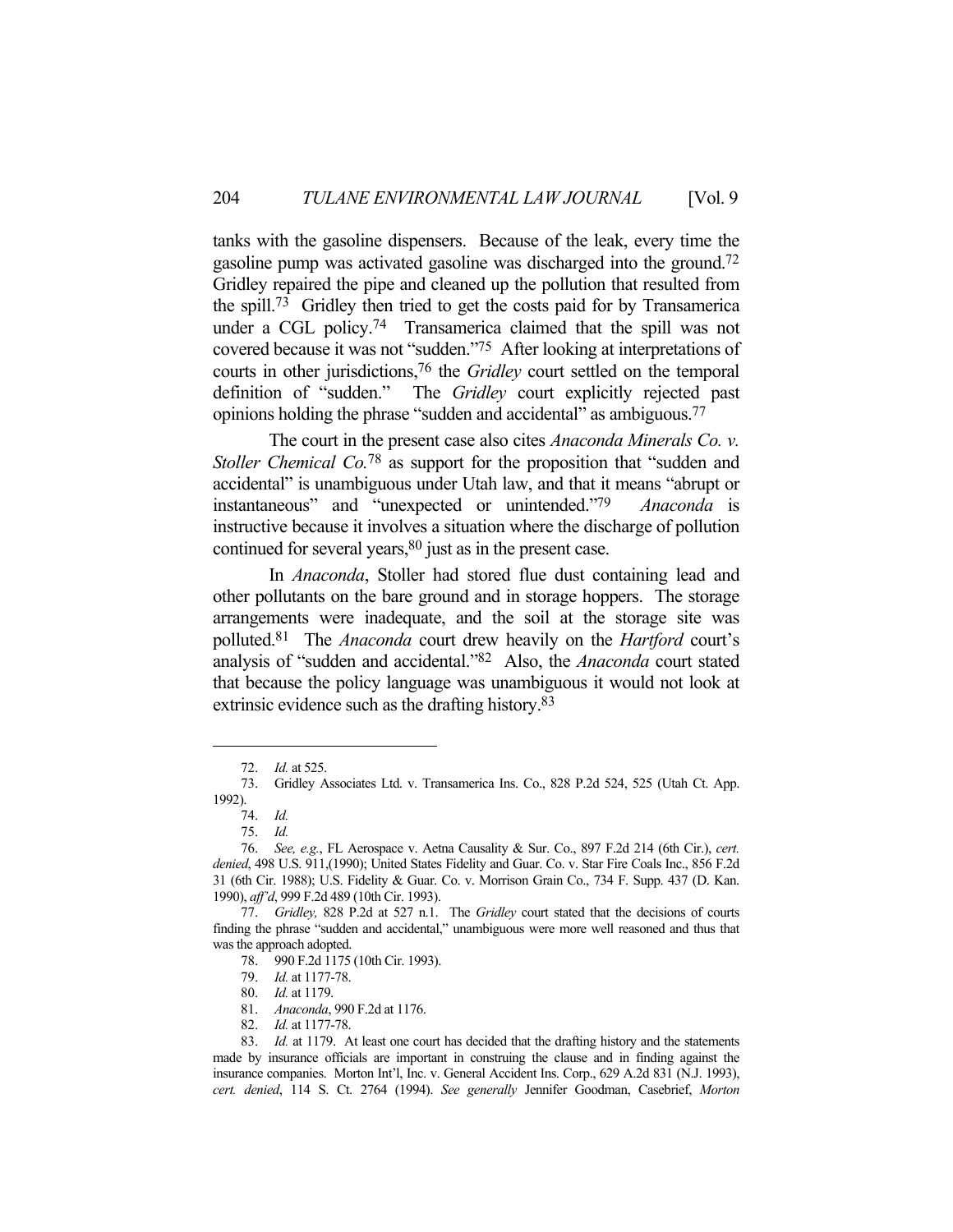The Tenth Circuit then analogized the present case to *Industrial Indemnity Insurance Co. v. Crown Auto Dealerships, Inc.*, 84 which the Tenth Circuit determined was factually similar.85 Crown Auto was an automobile dealership that performed oil changes as a service to customers.86 It sold the used oil to a recycler, Peak Oil Company, that contaminated the groundwater at its storage site.87 The EPA identified Crown Auto as a PRP,88 and Crown Auto sought coverage under a CGL policy.89 The policy contained a pollution exclusion clause identical to the clause at issue in *Quaker State*. 90 In *Crown Auto,* the district court found that "sudden" had a "temporal meaning to it as well as a sense of the unexpected."91 The court defined "sudden" to mean pollution which occurs abruptly.92 "Accident" was defined as an event which is unexpected or unintended and is not in the usual course of events.<sup>93</sup> On appeal, the Eleventh Circuit certified the issue to the Florida Supreme Court.94 Over a strong dissent, the Florida Supreme Court accepted the analysis of the federal district court and concluded that recurring discharges made during the usual course of business at a recycling site were not "sudden and accidental," and, therefore, the liability was excepted under the clause.95

 The Florida Supreme Court found that because the clause itself was unambiguous it did not have to consider the drafting history or the representations made by the insurance board to the state insurance commissioner.96 The strongly worded dissent attacked this analytical

*International v. General Accident Insurance Co.: The New Jersey Supreme Court Defines the Scope of the Qualified Pollution Exclusion Clause in Comprehensive General Liability Policies*, 6 VILL.ENVTL.L.J. 227 (1995); *see* Murphy, *supra* note 19, at 168-73 (drafting history of clause).

 <sup>84.</sup> Industrial Indem. Ins. Co. v. Crown Auto Dealerships, Inc., 731 F. Supp. 1517 (M.D. Fla. 1990), *aff'd sub nom*, Dimmitt Chevrolet, Inc. v. Southeastern Fidelity Ins. Corp., 636 So. 2d 700 (Fla. 1993).

 <sup>85.</sup> *Quaker State*, 52 F.3d at 1529-30.

 <sup>86.</sup> *Crown Auto*, 731 F. Supp. at 1518.

 <sup>87.</sup> *Id.*

 <sup>88.</sup> *Id.* at 1518-19.

 <sup>89.</sup> *Id.* at 1519.

 <sup>90.</sup> *Id.*

 <sup>91.</sup> Industrial Indem. Ins. Co. v. Crown Auto Dealerships, Inc., 731 F Supp. 1517, 1520 (M.D. Fla. 1990). The Court relies on C.L. Hathaway & Sons v. American Motorists Ins. Co., 712 F. Supp. 265, 268 (D. Mass. 1989), in support of this definition.

 <sup>92.</sup> *Crown Auto*, 731 F. Supp. at 1520.

 <sup>93.</sup> *Id.*

 <sup>94. 935</sup> F.2d 240 (11th Cir. 1991).

 <sup>95.</sup> *Dimmitt Chevrolet*, 636 So. 2d at 705.

 <sup>96.</sup> *Id*.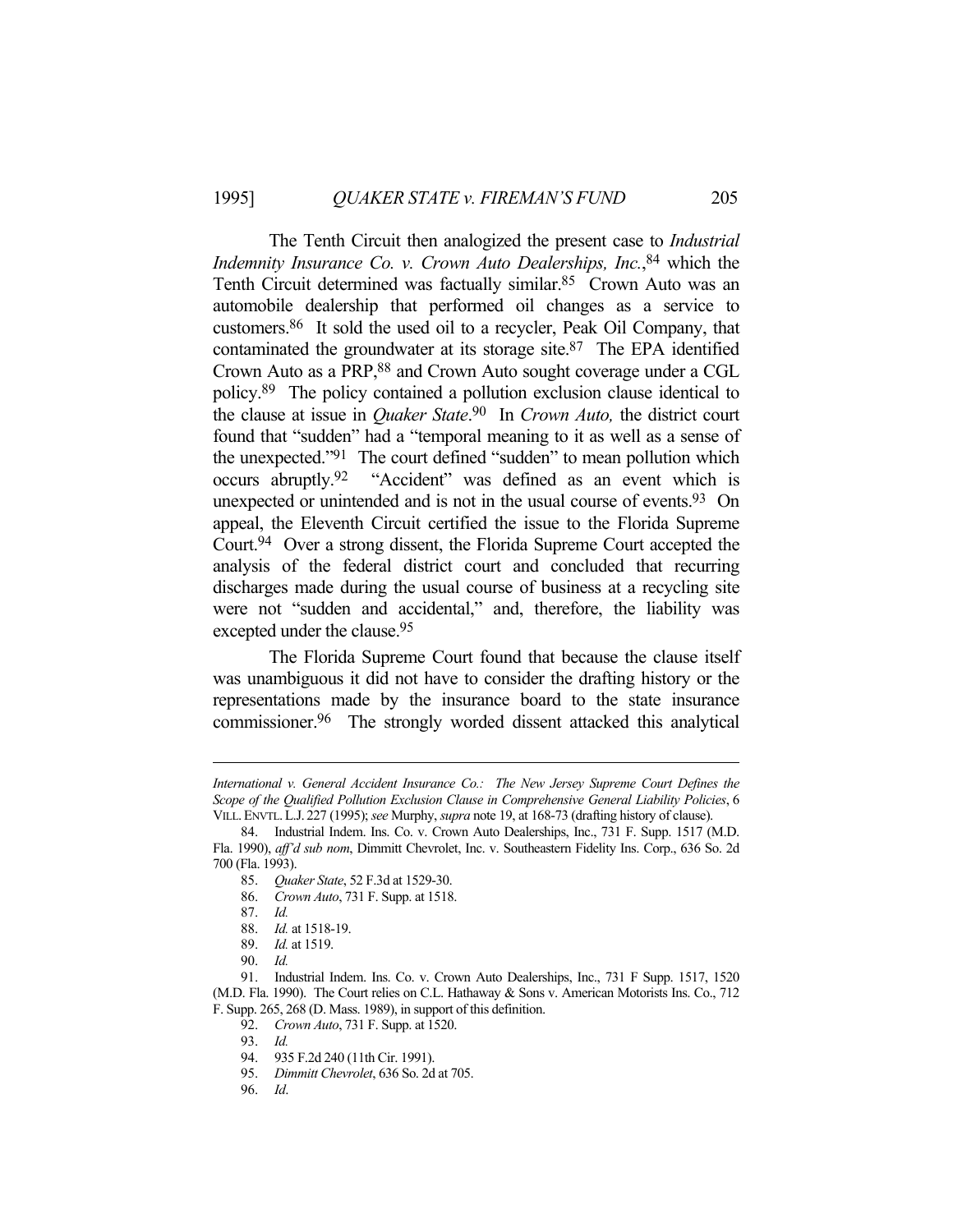omission and claimed that by failing to consider the insurance industry's intent, the decision was wrong on the merits.97 The Tenth Circuit did not mention the angry dissent in *Dimmitt Chevrolet*. The Tenth Circuit decided that based upon the trial court's record, the spills, leaks, and mishaps at the Ekotek Site were common, everyday events that occurred during the regular business operations.<sup>98</sup> Therefore, as a matter of law, the discharges could not be viewed as "sudden and accidental."99

 Peripheral to the court's analysis of the meaning of "sudden and accidental" was the Tenth Circuit's specific rejection of Quaker State's other theories on how to view the pollution at the Ekotek Site.100 The court stated that although individual discharges may have been "sudden and accidental" when viewed in isolation, the overall pattern of discharges was not "sudden and accidental." In support of this proposition, the court cited *Cincinnati Insurance Co. v. Flanders Electric Motor Service*, 101 in which the Seventh Circuit rejected the idea that "because one or more spills may have been accidental it would change the overall pattern of mishaps to 'sudden and accidental.'"102 The Tenth Circuit, citing *A. Johnson & Co. v. Aetna Casualty & Surety Co*. 103 stated that it would not engage in a microanalysis of discrete discharges when the discharges otherwise occur in the course of everyday business.104 Simply put, the court rejected Quaker State's argument that each discharge should be looked at in isolation to determine whether it was "sudden and accidental."105

 Lastly, the court rejected Quaker State's argument that discharges at the Ekotek Site should be viewed from the insured party's point of view instead of that of the actual polluter.106 The court found that the plain language of the clause excluded coverage regardless of whether the insured caused or intended the discharge.107

 <sup>97.</sup> *Id.* at 706-10 (Overton, J., dissenting) (for a general discussion of the actions and intent of the insurance companies in Florida and other jurisdictions).

 <sup>98.</sup> *Quaker State*, 52 F.3d at 1530.

 <sup>99.</sup> *Id.* The court cites to Cincinnati Ins. Co. v. Flanders Elec. Motor Serv., Inc., 40 F.3d 146, 154 (7th Cir. 1994) as supporting this general notion.

 <sup>100.</sup> *Quaker State*, 52 F.3d at 1530.

 <sup>101. 40</sup> F.3d 146 (7th Cir. 1994).

 <sup>102.</sup> *Id.* at 154.

 <sup>103. 933</sup> F.2d 66 (1st Cir. 1991).

 <sup>104.</sup> *Quaker State,* 52 F.3d at 1529.

 <sup>105.</sup> *Id.* at 1530.

 <sup>106.</sup> *Id.* at 1530-31.

 <sup>107.</sup> *Id.* at 1531.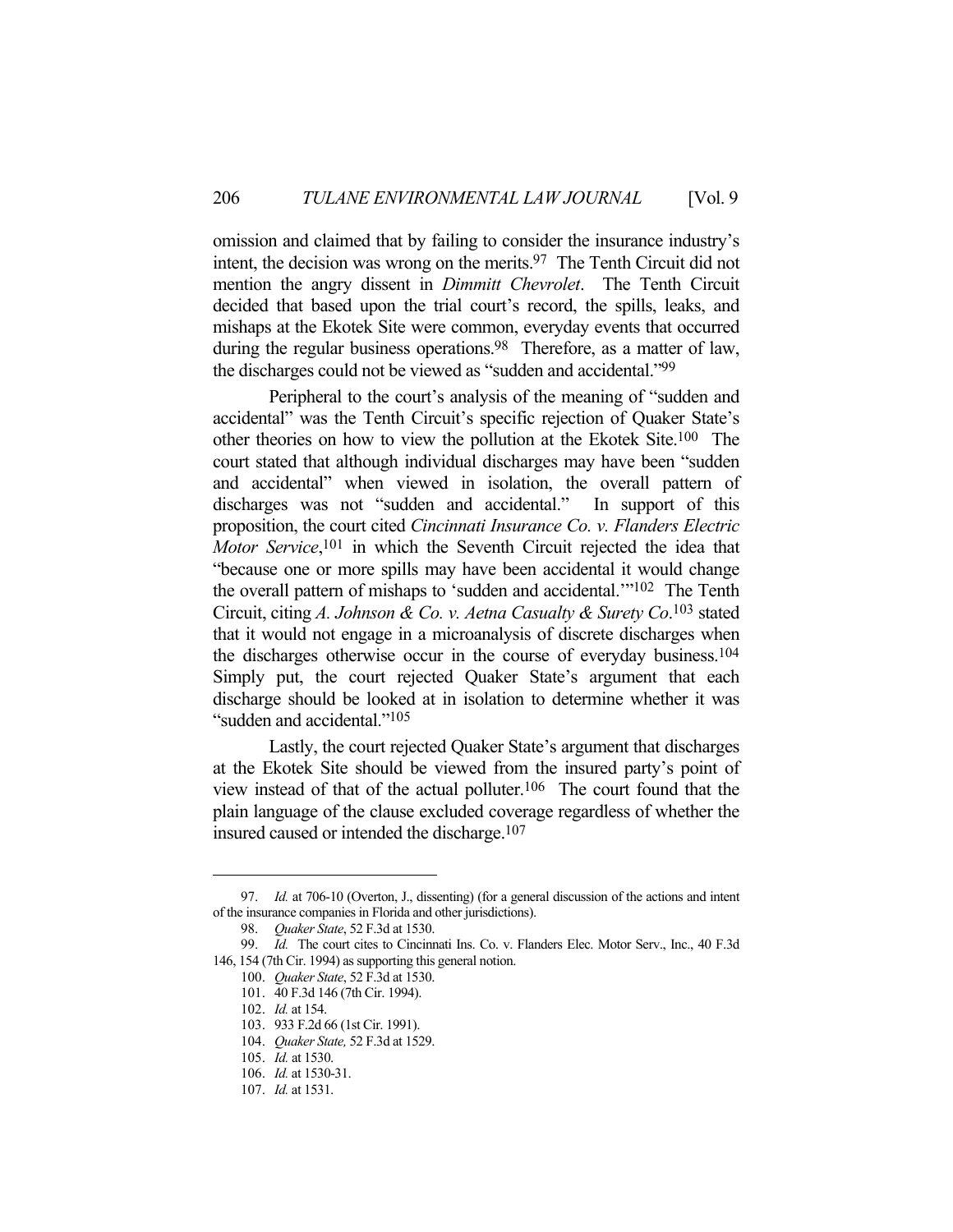## IV. ANALYSIS

 The importance of a court's interpretation of "sudden and accidental" cannot be overstated. The interpretation essentially dictates who will pay the costs to cleanup a polluted site. In most cases, either it will be the potentially responsible party or their insurance company, usually under some version of a comprehensive general liability policy.

 CERCLA's mandates and age-old common law doctrines of insurance policy and contract construction<sup>108</sup> provide competing masters for the courts to serve. CERCLA is designed to provide for the cleanup of sites by having the polluters pay the cleanup costs.109 If site cleanup is the priority, one must ask if it matters at all who pays for the site remediation. But, if the prevention of pollution is the primary goal of CERCLA, then one does not want to remove CERCLA's strict liability penalty provisions, because they might be the only incentive for a company not to pollute.<sup>110</sup> Set against this environmental backdrop are the judge-made doctrines of insurance policy construction that have evolved without relation to the goals of environmental law and policy.111

 The decision by the Tenth Circuit interpreting Utah law comports with many of the recent decisions interpreting the disputed "sudden and accidental" language.112 However, many jurisdictions still interpret the language in favor of the insured.<sup>113</sup> The insurance companies and some commentators suggest that by making insurers liable for pollution cleanup, courts are circumventing Congress's intent to force polluters to pay.114 If courts insist that insurance companies foot the bill, there will be no incentive for industry to look for cleaner, safer methods of production and disposal.115 However, as the *Dimmitt* dissent points out, reading "sudden" too strictly can lead to a windfall for insurance companies while penalizing small business.116

 The Tenth Circuit decisions interpreting Utah law all fail to consider the drafter's intent and the assurances that the insurance company executives gave to state insurance commissioners and

 <sup>108.</sup> Murphy, *supra* note 19, at 177 n.107.

 <sup>109.</sup> *See supra* note 19 and accompanying text.

 <sup>110.</sup> *See* Murphy, *supra* note 19, at 175-76 & nn.100-02.

 <sup>111.</sup> *Id.* at 177 n.107

 <sup>112.</sup> *See* cases cited *supra* note 56.

 <sup>113.</sup> *See* cases cited *supra* notes 53-54.

 <sup>114.</sup> *See* Murphy, *supra* note 19, at 175-76 nn.100-02.

 <sup>115.</sup> *Id.* at 175-76.

 <sup>116.</sup> *Dimmitt Chevrolet*, 636 So. 2d at 711-12.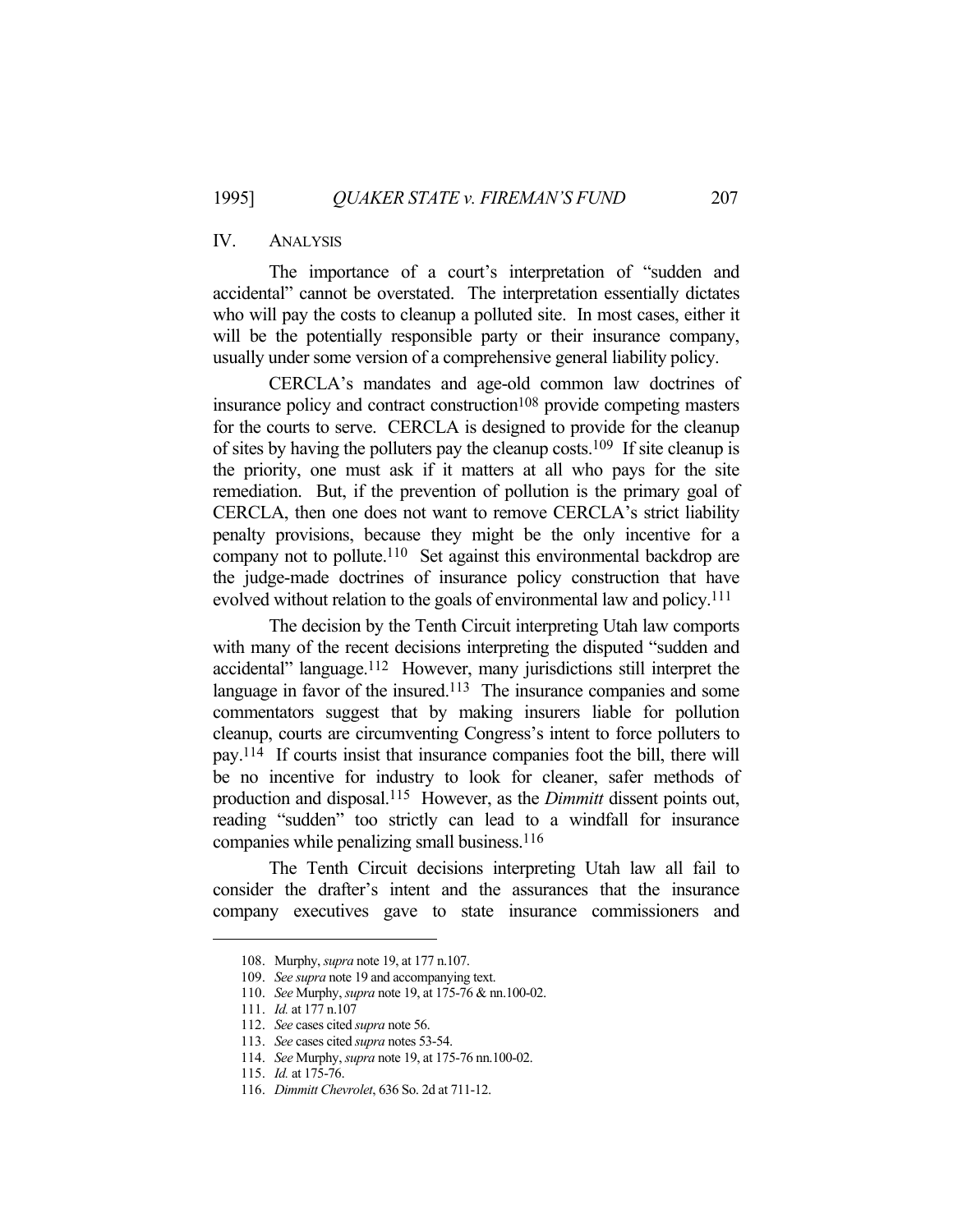regulatory boards.117 If insurance companies did convey to the State that the exclusion clause would not further limit coverage then the insurance industry should not now be rewarded for this vagueness. Courts in many jurisdictions construe the ambiguity in insurance policies against the insurers, no matter how sophisticated the insured party, because most policies are essentially contracts of adhesion.<sup>118</sup> This policy of contract construction is the court's competing master. To find against the insurers may subvert CERCLA's goal of having responsible parties pay for cleanup, and that is one argument the insurance companies make when pressing their arguments to the court.<sup>119</sup>

 Because of the continued uncertainty surrounding the interpretation of the phrase, industry and its insurers are sure to continue litigating this issue at great expense to all involved.<sup>120</sup> Many commentators have suggested alternatives to the "run to court" approach currently being taken.<sup>121</sup> One of the suggestions is to establish a common fund from surcharges on insurance premiums and company profits.<sup>122</sup> While this might eliminate extended and costly legal battles it would provide only an attenuated incentive not to pollute.123 One thing that commentators almost universally agree upon is that money must be rerouted from litigation to cleanup.<sup>124</sup> A cost-sharing system between insurers and insureds brokered by the EPA would at least produce some stability ending "business as usual" litigation.<sup>125</sup>

### V. CONCLUSION

 The Tenth Circuit in *Quaker State* firmly reiterated its past readings of "sudden and accidental" under Utah law. Its interpretation comports with several other state and federal courts. Interestingly, the court's initial assumption that the phrase "sudden and ambiguous" is unambiguous precludes it from receiving extrinsic evidence that several courts have decided is critical in making its decisions. The only certainty

 <sup>117.</sup> *See, e.g.*, *Dimmitt Chevrolet*, 636 So. 2d at 706 (Overton, J., dissenting); Morton Int'l, Inc. v. General Accident Ins. Co. of America, 629 A.2d 831 (N.J. 1993).

 <sup>118.</sup> Brooke Jackson, *Liability Insurance for Pollution Claims: Avoiding a Litigation Wasteland*, 26TULSA L.J. 209, 243 (1990).

 <sup>119.</sup> Murphy, *supra* note 19, at 175-76.

 <sup>120.</sup> Jackson, *supra* note 118, at 242-43.

 <sup>121.</sup> Murphy, *supra* note 19, at 162 n.3.

 <sup>122.</sup> *Id.* at 194 n.237.

 <sup>123.</sup> *Id.*

 <sup>124.</sup> *See* Jackson, *supra* note 118, at 242.

 <sup>125.</sup> *Id.* at 243.